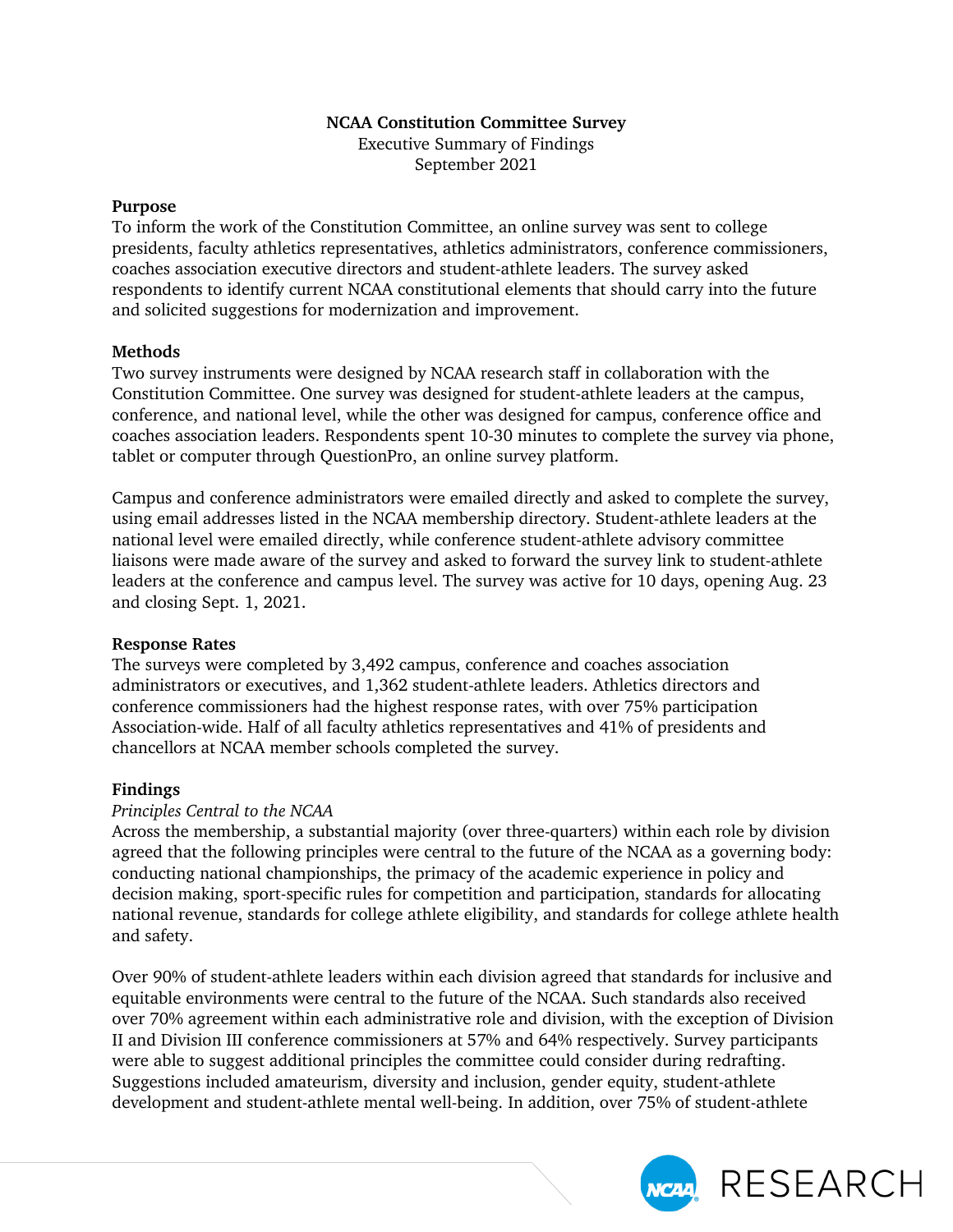respondents endorsed each of the subprinciples of the current constitutional principle of studentathlete well-being: overall educational experience (2.2.1); cultural diversity and gender equity (2.2.2); health and safety (2.2.3); student-athlete/coach relationship (2.2.4); fairness, openness and honesty (2.2.5); and student-athlete involvement (2.2.6).

# *Setting Standard Minimum Requirements*

Across divisions, administrators and student-athlete leaders were most likely to endorse setting standard minimum requirements at the national level for health and safety, inclusion and equity and sport-specific rules of play. Standards for the allocation of athletics department resources were most likely to be endorsed at the campus level. Preferences were mixed regarding whether standards should be set at the national, divisional, conference or campus level for the other principles of conduct outlined in the survey: athletics aid and institutional benefits, benefits and compensation from noninstitutional sources, championship opportunities, initial and collegiate academic eligibility, divisional membership requirements; playing and practice seasons, and recruiting.

# *Accountability for Compliance Expectations and Enforcement*

Division I and Division II were more likely to recommend accountability be set at the national level for championships, health and safety, inclusion and equity, and sport-specific rules of play , while Division III respondents were more mixed between divisional and national accountability.

Over 60% of athletics health care administrators indicated a preference for national accountability for health and safety, while a majority of athletics diversity and inclusion designees indicated a preference for national accountability for inclusion and equity. Accountability (compliance/enforcement) for the allocation of athletics department resources was most likely to be endorsed at the campus level across all three divisions. Among the other principles of conduct, preferences for at what level accountability should be set varied and were often unique to division.

# *Assessing the Need To Change the Current Divisional Structure*

Approximately one-third of Division II and Division III leaders surveyed agreed that the current divisional structure needs to change. This was higher in Division I, with a slight majority of respondents endorsing such a change. However, when breaking out responses by those in Division I autonomy and nonautonomy conferences, over two-thirds of autonomy conference administrators supported such a change to the structure as compared with approximately 45% of nonautonomy conference administrators in Division I.

Those who agreed that the current divisional structure was in need of change received an openended prompt asking them to describe their vision. Comments included calls to increase the number of divisions (often calling for an expansion of Division I, or in some cases Division III); break the autonomy conferences out of Division I and permit self-governance; reconsider Division I subdivisions by extracting FBS football from NCAA oversight; and restructure divisional membership, taking into account geography, campus enrollment or resource level.

# *Presidential Oversight*

Administrators also were asked whether presidents and chancellors should retain primary oversight of intercollegiate athletics in the future. While over 80% of presidents in each division endorsed this concept, half of athletics directors and conference commisioners supported this